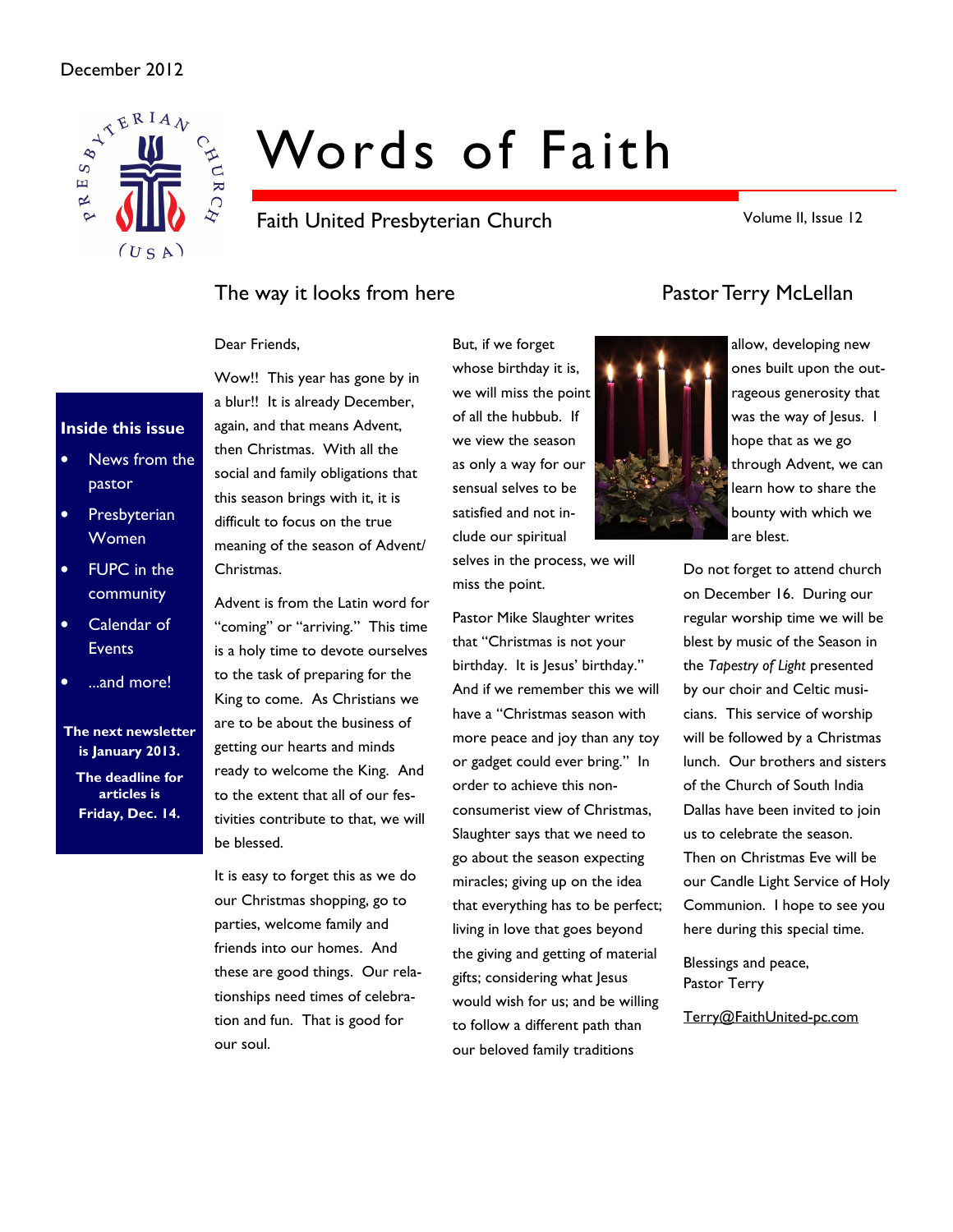### Presbyterian Women Jeanne Sawyer

The Starboard Stitchers will meet on Tuesday, December 4, at 1:00 p.m. continuing their stuffed animal project for the clinic at North Dallas Shared Ministries. Come to stitch or stuff and enjoy the fellowship.

Tuesday Morning Circle-will

meet at 10:30 a.m. on December 11. Lois Duell and Kathie Heffler will be hostesses



and Nancy Bond will lead our study. Lunch and fellowship will follow. The Tuesday & Thursday Morning Circles both meet at FUPC.

Thursday Morning Circle-will meet at 9:30 a.m. on December

13. Following their Bible study, they will enjoy a pot-luck lunch together.

Thursday Evening Circle-will meet at 7:00 p.m. on December 13 at the home of Kay McLellan. Contact church office if you need Kay's address.

The PW coordinating team will meet at 7:00 p.m. on Tuesday, December 4.

Looking ahead to the new year, we are reminded of the Annual Women's Retreat on Saturday, February 16.

It is hard to believe that the year 2012 will soon come to a close. As Christmas approaches I try to remind myself to cherish each moment with family and friends. This can be a challenge with the hustle and bustle that the season brings.

Thank you for submitting articles to the newsletter. No matter how big or small the event, send the information so that it can be included

in the next issue of Words of Faith. You may submit articles in writing to the church office or via email to

#### Brenda@FaithUnited-pc.com

The next issue will be January 2013. The deadline for articles is Friday, 12/14. Please do not hesitate to contact the church office if you or your group has information to share.

From the editor **Example 19 and Swindle Next newsletter** is January 2013. Deadline for articles, Friday, 12/14. Contact church office or Brenda Swindle via email to submit articles.



### Session & Such

The Session has a Called Meeting

once a month for the purpose of meeting and receiving prospective new members. This month's Called Meeting is scheduled for Sunday, December 9 at 10:15 a.m. They meet in the Library/Resource Room across from the coffee/fellowship area.

The next stated session meeting is scheduled for Sunday, December 9 after worship.

From the Finance Committee—the Stewardship Season has come and gone. Thank you to all who have submitted their commitment to FUPC for 2013. If you have not yet submitted a pledge for 2013, the Finance Committee is happy to receive pledges during the month of December. You may contact the chair, John Marxer or the church office. Look for your 2013 Contribution Envelopes later in December.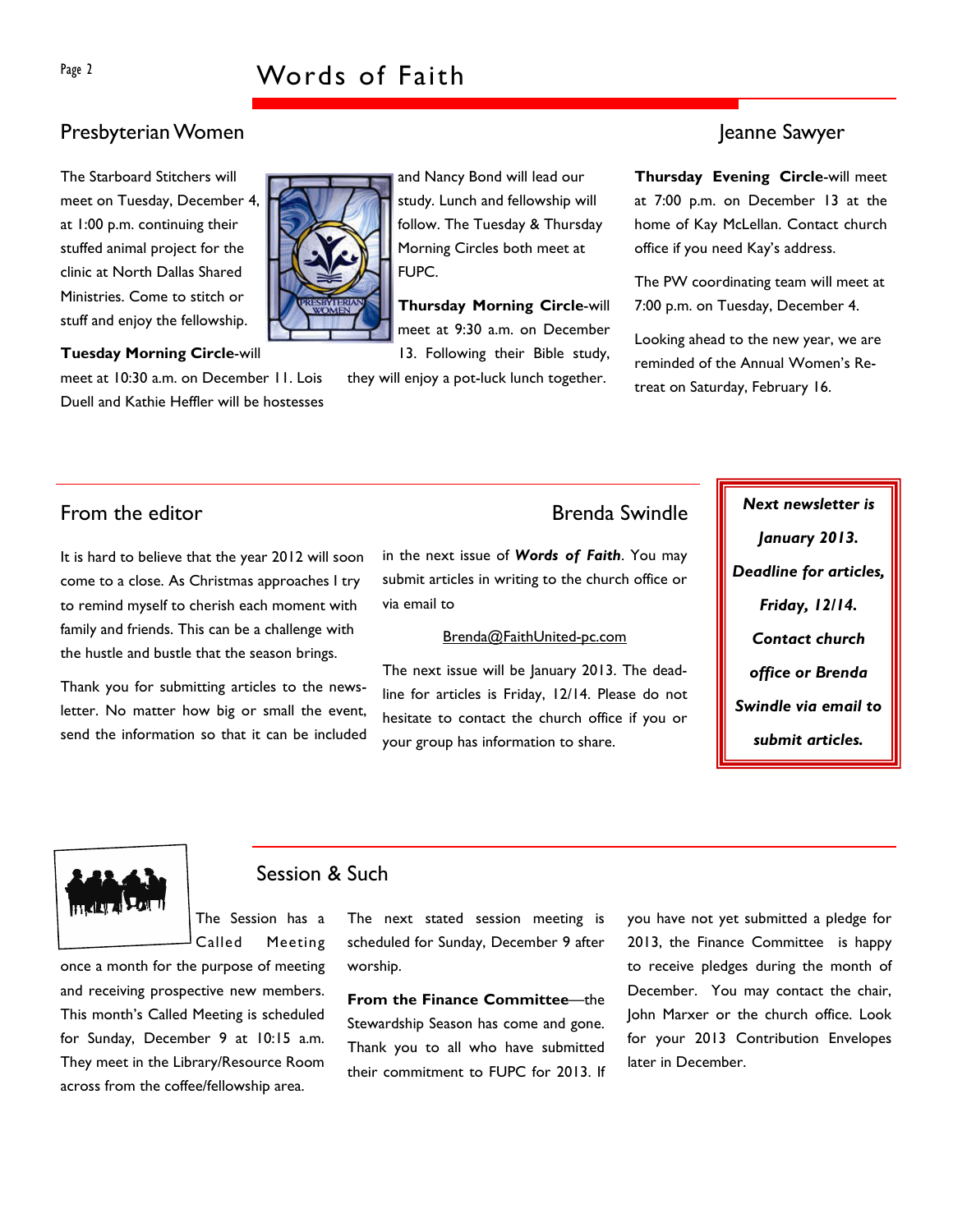Faith United Presbyterian Church and the Church of South India will join together for a holiday celebration/potluck on Sunday, 12/16. The lunch will immediately follow the "Tapestry of Light" 11 a.m. worship service.

There will be a sign up sheet in the Narthex for all to RSVP.

### Holiday Celebration! Dottie Cogar, Church Life

There is no charge for the meal. The church will provide the meat for the lunch and will gladly accept donations either beforehand or at the lunch. Bring a favorite holiday side dish or dessert to share.

We encourage everyone to join us for fellowship and the start for a blessed holiday season

### Let Us Adore Him



The Church of Christ of Latter Day Saints holds a Community Nativity Celebration every year to honor Christ's birth with over 700 nativity scenes from around the world. You may find the Baby Jesus in a canoe or a

igloo. Some of the displays are antiques. These works of art are made out of every possible material from soap, crystal, wood, ceramic, oil or acrylic paint, etc. It is an awesome display that will spark your holiday in a way you cannot anticipate. There is live entertainment while you wander around the displays and a live nativity.

It opens Thursday, November 29 from 5:00-9:00 pm at 4000 Nazarene, Carrollton. It is also open Friday, November 30 from 10:00 am-9:00 pm and Saturday, December 1 from 9:00 am-8:00 pm. There will be flyers with the necessary information but for more information you can visit www.thecommunitynativity.com. Do yourself a favor: DO NOT MISS THIS!

### New Presbyterian Hymnal in 2013! New York Smith

 There will be a new Presbyterian Hymnal coming out sometime in 2013. Faith United would like to have the new hymnals to replace the two hymnals we are now using. We want to buy around 200 books. If we order and pay for these before the end of this year we can get free shipping which will

save a considerable amount of money. The cost of the new books is \$15 each. If you would like to purchase one or more

**GLORY TO GOD:** THE PRESBYTERIAN HYMNAL



of the new hymnals we will put a nameplate in each hymnal with your name.You may also dedicate that book in honor or memory of someone. Please consider helping Faith United to purchase the new hymnals. We will have an order form in the Narthex on Sundays.

If you have any questions ask Teresa Nelson, David Pierce or Nancy Smith.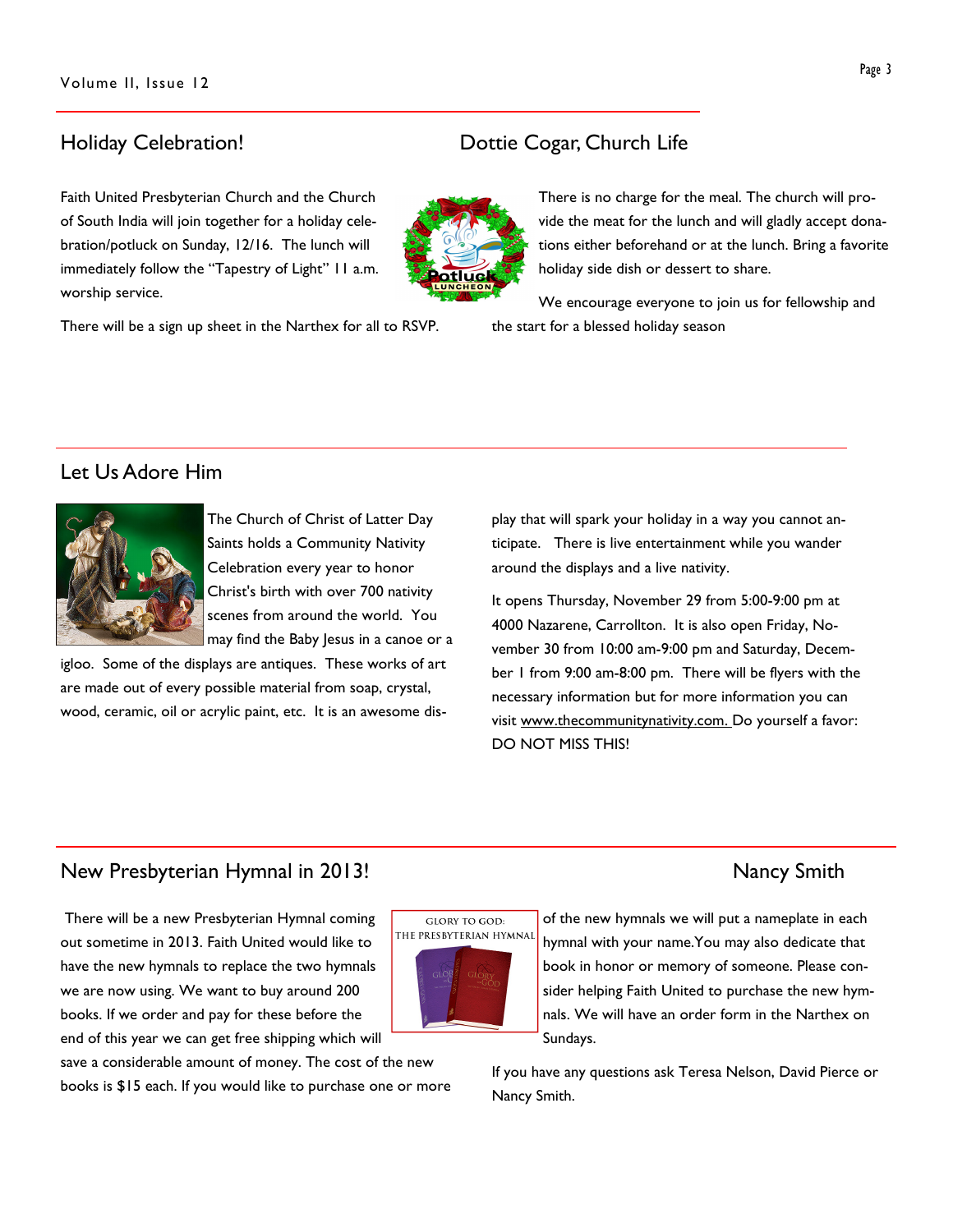### Notes & News from the Pews



### Thank you!

I recently requested to be removed from the "at home" prayer list as I am done with the chemo treatments and the Dr. says I am doing great. Thanks be to God. And I thank everyone for

their prayers, cards, phone calls and all get well wish's. It all meant so much to me.

With love to everyone, Shirley Kretchmar

### Thank you!

Thanks to everyone for the prayers, calls, cards and support we received following the death of my son, Jonathan.

Debbie Rainier and Family



#### Announcing!

Dottie Cogar is excited to announce the birth of her new granddaughter, Zoey Whitbeck. Zoey was born 11/7/12. Proud parents are Kathy & Jason Whitbeck.

#### Directory updates

Please remember to notify the church office if your contact information changes so it can be published in the next newsletter.



### Original Mission Expands!

In the fall of 2007, Covenant started an ESL program for adults in that area. We had a grant from Presbytery and a resource in the CFBISD with the names of

books we could order. The class was in the evening and babysitting was offered. We had 45 students by the second year and teachers who volunteered their time. When we moved to Marsh Lane one of the teachers, Tiffany Wiley, agreed to continue the program and asked R. L. Turner if she could use space in their building. They were delighted and got their National Honor Society students to help children with their homework while their parents were in class. Enrollment grew to 70 adult students.



The parents were having problems, however, with applying for a job as all applications are done on the computer now. Tiffany put the word out at her office that she

needed computers for her students and her request was answered. That ESL program is now a non-profit organization called

aCompLish. If you are interested check out the website at www.aCompLish.org.

When we start a mission we never know to what level it will go. It is in God's hands; we are just called to be faithful to our mission. The seed we planted fell on fertile soil that year. God Bless those who go the extra mile to help others in need.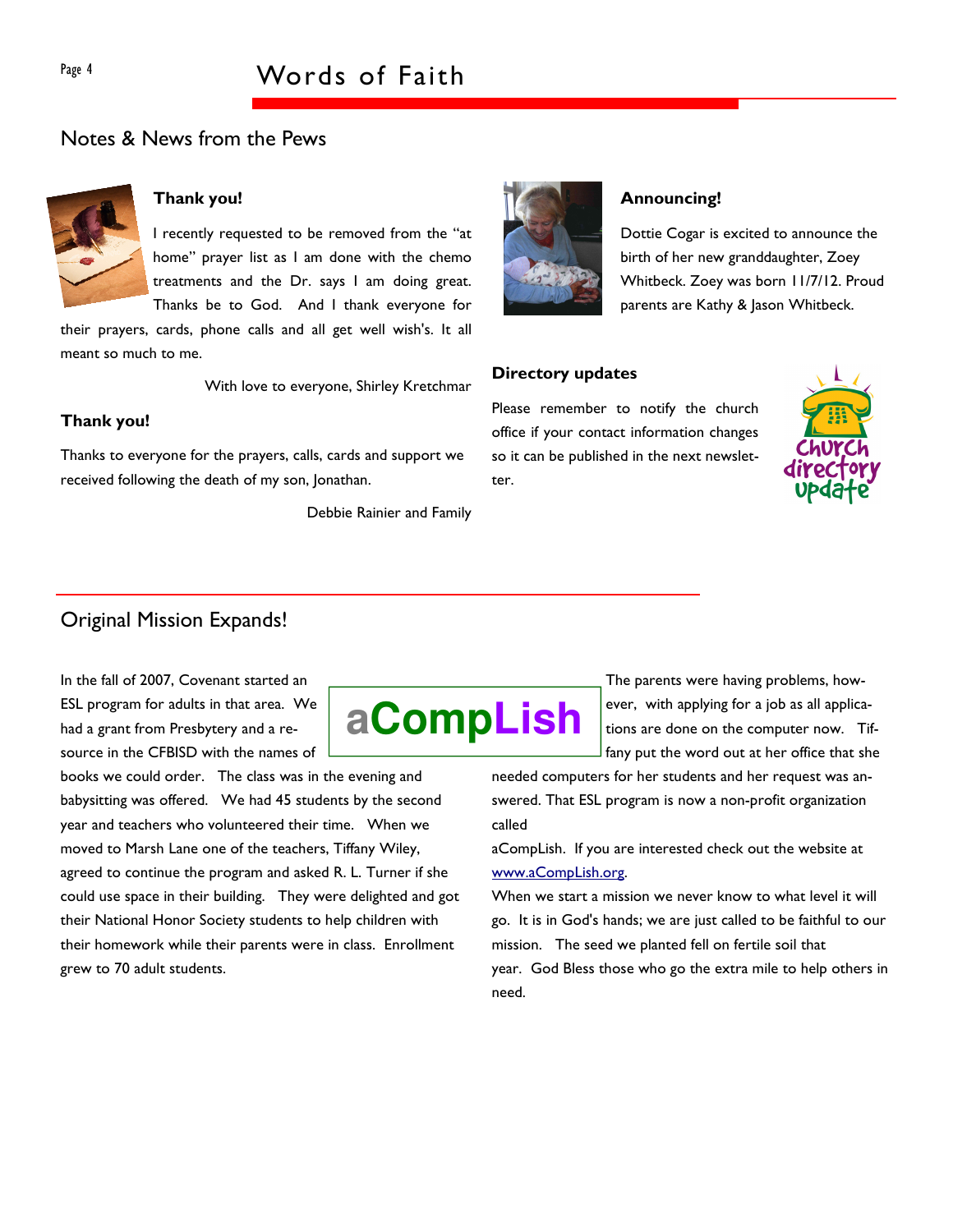### Metrocrest Santa Store 2012 Mancy Smith



Faith United is going to participate once again in the Metrocrest Santa Store. The Metrocrest Social Services collects Christmas gifts for all ages and distributes them

in December. You can help by bringing your **New unwrapped** gifts and putting them under the Giving Tree in the Narthex. We will collect gifts until December 9<sup>th</sup>. We will deliver the gifts to the Store on December  $10<sup>th</sup>$ . There are opportunities to volunteer for this event. If you would like to help, contact Cathy Quaid at the number below. Thank you for making this a special project. It is such an outreach of love from Faith United to our community. If you have any questions, you can contact Nancy Smith at 972-418-0537.

Want to make a difference this holiday season? VOLUNTEER!

Contact Nicole Newkham at nnewkham@metrocrestsocialservices.org

or (972) 446-2100 to schedule your group. We encourage you to contact us as quickly as possible as the volunteer schedule fills up early! Our Holiday Program thrives because of your generosity. Donations of the following gift items will help meet the needs (and make the season bright) for thousands in our community.

#### Infants

sleepers & toddler clothes diapers (size 3-6) & wipes push / pull / riding toys play gyms car seats educational games

Children

large plastic toys baby dolls & accessories play dish sets trucks, cars, tools DVDs & CDs pajamas scooters/skateboards sport helmets & safety equipment hooded sweatshirts tricycles & bicycles remote controlled toys educational software Preteen/Teen\* (Preteen & Teen gifts are always in short supply.)\* college logo sweats boom boxes/radios cameras/watches fleece stadium blankets gym bags/sports equip. wallets/silver jewelry sets DVDs & CDs personal hair, nail, and cosmetic product sets Walmart, Target gift cards Family comforters/blankets sheets/towels/pillows sleeping bags iron/ironing boards pots/pans and silverware boxed glasses and dish sets household cleaning products boom boxes, DVD players

## Christmas Cantata, "Tapestry of Light"

The Faith United Presbyterian Church choir is preparing "Tapestry of Light" for a special worship service on December 16. You are cordially invited to attend worship on this 3rd Sunday of Advent for a wonderful blend of scripture, worship and music of the season.



We also invite you to be our guest for lunch afterwards. We want to plan for enough food for all. Please call the office, 972-243-2866, so we will know that you plan to stay for lunch.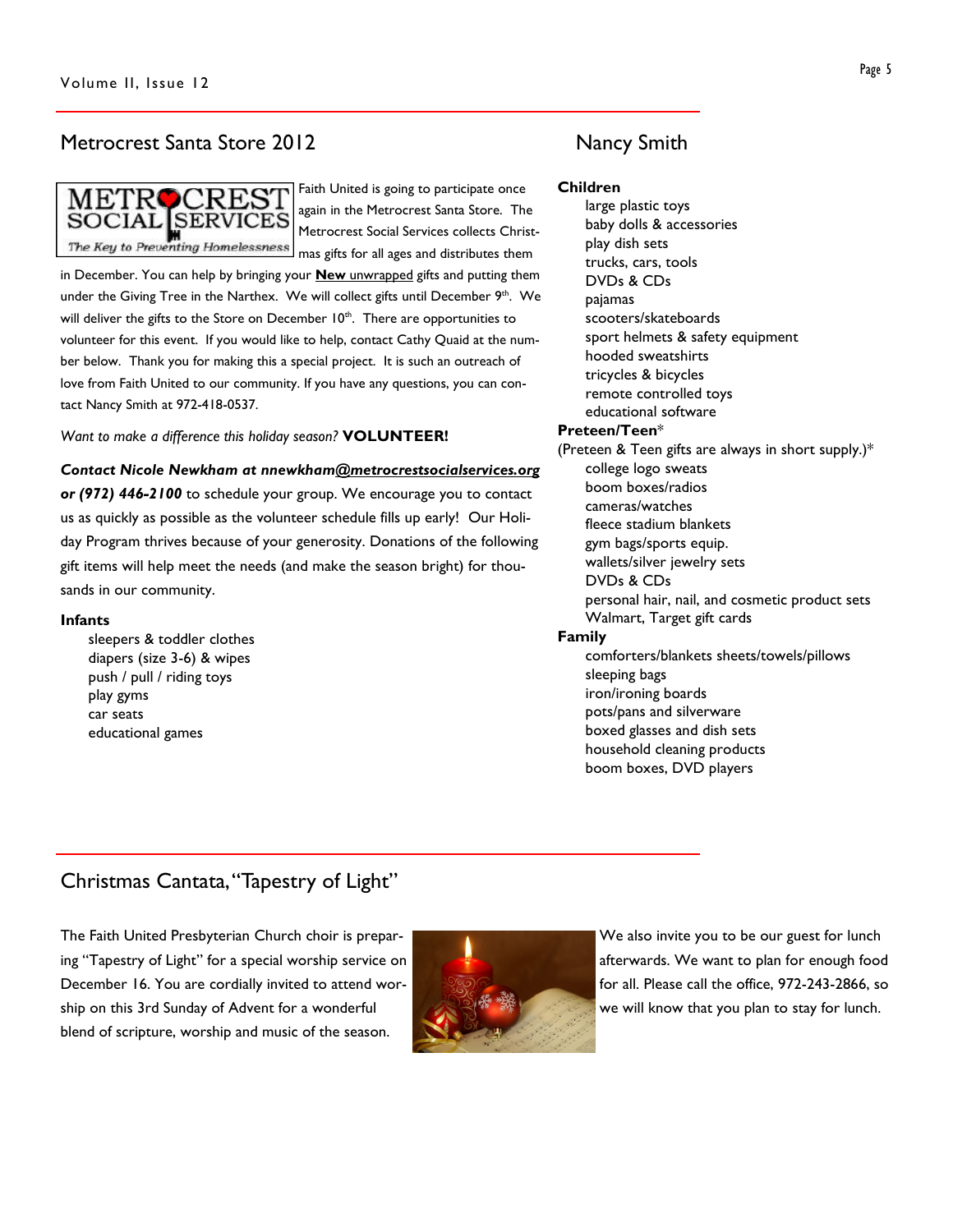## Page 6 Words of Faith

## Happy Birthday!

#### December 1

- **※ Steve Laclede**
- December 3
- ※ Fllen Toliver
- December 6
- Robert Lively
- Grant Sedberry
- December 8
- Bob Hinkle
- December 10
- Randall McGee
- December 12
- \* Jerry Dunaway

## December 13

- Miranda Rodriguez
- Marilyn Rose
- Don Speigel
- Bennie Tillack
- December 16
- Dena Knight
- Gail Dunaway December 17
- George Nabor
- December20
- Annette Shepard

## \* Ioe Kastendieck Ruth Yost

December 21 Ray Butler December 22

- December 23 Eder Teixeira
- December 26
- Bob Howell
- **※ Kelli Bechly**
- December 30
- Dick Norman
- December 31
- Dottie Cogar



## Prayer Concerns

### Prayers for:

- ♥ John & Pam Bates
- **Kaitlyn Davis**
- Mary Ann Jones
- ♥ Charles Kortier
- **Ken Patterson**
- **Edie Sapp**
- Mary Steinmetz family
- Alan Swope

### Rehab/At Home:

- Phil & Marilyn Beaubien
- David Daly
- Harvey & Marian Garoutte
- **Ruth Innes**
- Joe Kastendieck
- Henry & Dena Knight
- ♥ Earle & Marge Krause
- ♥ Roc & Clarice Mitchell
- ♥ Ken Quevreaux
- ♥ Don Speigel
- **Bennie Tillack**
- Hugh McWhorter

### Service Personnel:

- ♥ Logan Burkham
- ♥ David Crossley
- SGT Kevin B. Cuiksa
- Marshall Dobbs
- **CPT Brian Gaddis**
- ♥ LT Ben Garoutte
- Sr A Jaron Garoutte
- **Robert Hall** 
	- ♥ Billie Jones
	- ♥ SPC Ryan Liggett
	- ♥ SPC Chad Manis
	- CPT Joshua Montero
	- **Andrew Moore**
	- **LT COL Thomas Pentecost**
	- **SFC Adam Reno**
	- Ronnie Rogers
	- USAF 1st LT Andre Silva
	- LCPL James C. Spencer
	- **SPC David Wheat**



of supplication. In the day of my trouble I call on you, for you will

answer me.

Psalm 86:6-7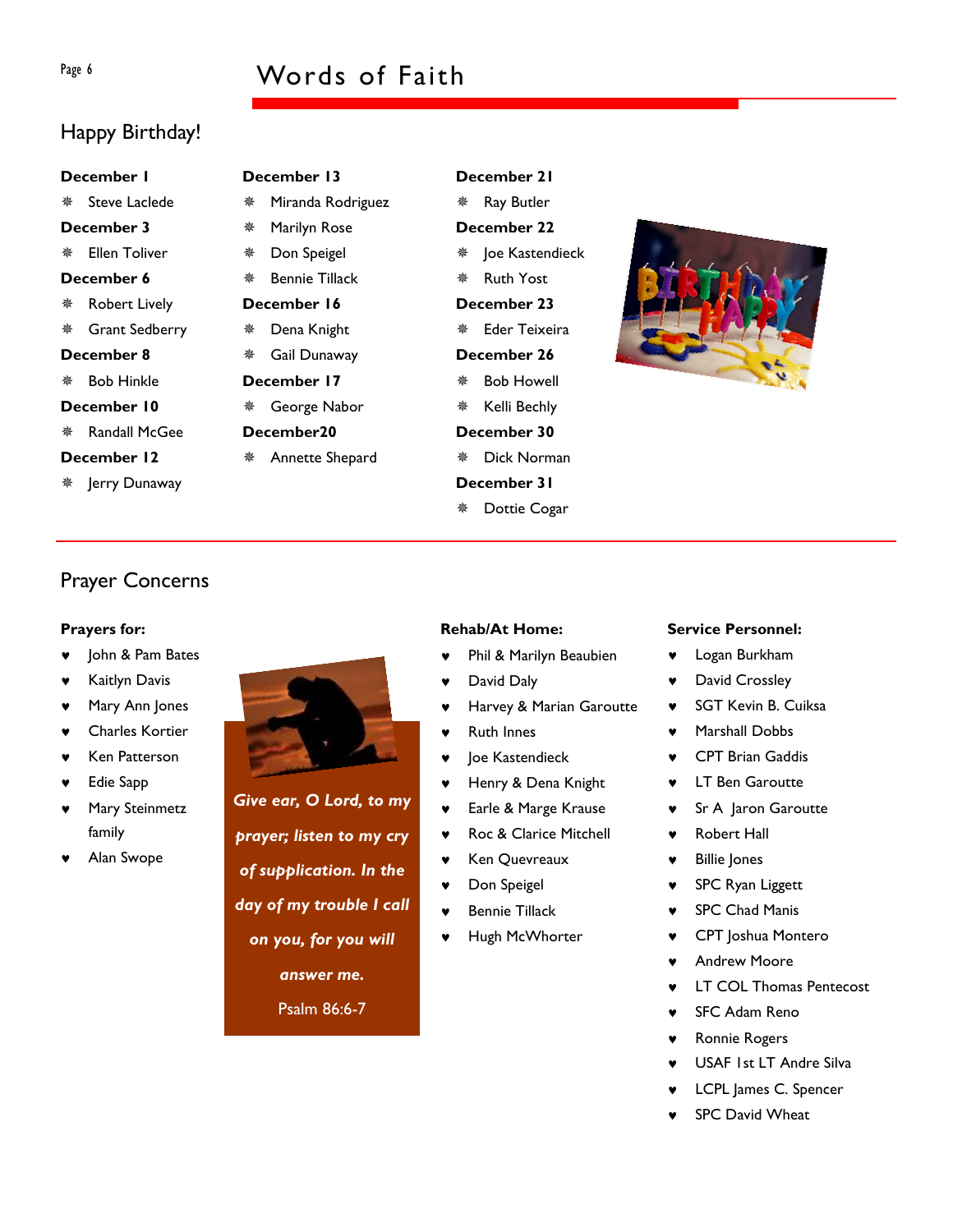# December 2012

| <b>Sun</b>                                                                                                                                                                    |  | Mon                                                                                                                                                                                                                                                                       | <b>Tue</b>                                                                                                                                  | <b>Wed Thu</b>                    |                                                                              | Fri                                  | <b>Sat</b>                                                                                                                         |
|-------------------------------------------------------------------------------------------------------------------------------------------------------------------------------|--|---------------------------------------------------------------------------------------------------------------------------------------------------------------------------------------------------------------------------------------------------------------------------|---------------------------------------------------------------------------------------------------------------------------------------------|-----------------------------------|------------------------------------------------------------------------------|--------------------------------------|------------------------------------------------------------------------------------------------------------------------------------|
|                                                                                                                                                                               |  | <b>Calendar Legend</b><br>G-21=Community Youth Group<br>GA=Gamblers Anonymous<br>ABA=Anorexic & Bulimics Anonymous<br><b>OA=Overeaters Anonymous</b><br>LTCDS = Little Treasures School<br>PWCT=Presbyterian Women Coordinating Team<br>CSID=Church of South India Dallas |                                                                                                                                             |                                   |                                                                              |                                      | 10:00 CSID-Resource Room<br>11:00 GA-Double-Rm4<br>11:00 OA-Fellowship Rm<br>2:00 CSID-Fellowship Rm<br>5:00 CSID-Sanctuary        |
| 2                                                                                                                                                                             |  | 3                                                                                                                                                                                                                                                                         | 4                                                                                                                                           | 5                                 | 6                                                                            | 7                                    | 8                                                                                                                                  |
| 9:00 CSID Worship<br>9:00 FUPC Prayer Time<br>9:30 FUPC Sunday School<br>10:30 O & E Committee<br>11:00 CSID Sunday School<br>11:00 FUPC Worship<br>11:00 Good Shepherd       |  | 6:00 Shelter                                                                                                                                                                                                                                                              | 1:00 Starboard Stitchers<br>7:00 GA-Choir Room<br>7:00 PWCT<br>7:30 OA-Fellowship Rm                                                        | 7 pm<br><b>FUPC</b><br>Choir      | 6:30 GA-Choir Room<br>7:30 ABA Group-Rm4                                     | 10:00 FISH group<br>Double-Rm4       | 11:00 GA-Double Classroom<br>11:00 OA-Fellowship Rm<br>2:30 CSID Choir-Sanctuary                                                   |
| 9                                                                                                                                                                             |  | 10                                                                                                                                                                                                                                                                        | $\mathbf{1}$                                                                                                                                | 2                                 | 3                                                                            | 4                                    | 15                                                                                                                                 |
| 9:00 CSID Worship<br>9:00 FUPC Prayer Time<br>10:15 FUPC Session<br>11:00 CSID Sunday School<br>11:00 FUPC Worship<br>11:00 Good Shepherd<br>12:30 FUPC Session               |  | 7:00 Vocal Majority<br>Board Mtg.                                                                                                                                                                                                                                         | 10:30 PW Circle<br>7:00 GA-Choir Room<br>7:30 OA-Fellowship Rm                                                                              | 7 pm<br><b>FUPC</b><br>Choir      | 9:30 PW Circle<br>6:30 GA-Choir Room<br>7:00 PW Circle<br>7:30 ABA Group-Rm4 | 10:00 FISH group<br>Double-Rm4       | 10:00 FUPC Choir-Sanctuary<br>11:00 GA-Double Choir Rm<br>11:00 OA-Fellowship Rm<br>2:00 CSID-Fellowship Rm<br>5:00 CSID-Sanctuary |
| 16<br>9:00 CSID Worship<br>9:00 FUPC Prayer Time<br>9:30 FUPC Sunday School<br>11:00 CSID Sunday School<br>11:00 FUPC Worship<br>11:00 Good Shepherd<br>12:15 FUPC/CSID Lunch |  | 17<br>6:15 LTCDS Staff                                                                                                                                                                                                                                                    | 8<br>7:00 GA-Choir Room<br>7:30 OA-Fellowship Rm                                                                                            | 9<br>7 pm<br><b>FUPC</b><br>Choir | 20<br>6:30 GA-Choir Room<br>7:30 ABA Group-Rm4                               | 21<br>10:00 FISH group<br>Double-Rm4 | 22<br>11:00 GA-Double Classroom<br>11:00 OA-Fellowship Rm<br>2:30 CSID Choir-Sanctuary                                             |
| 23<br>9:00 CSID Worship<br>9:00 FUPC Prayer Time<br>9:30 FUPC Sunday School<br>11:00 CSID Sunday School<br>11:00 FUPC Worship<br>11:00 Good Shepherd                          |  | 24<br>5:30-FUPC<br>Christmas Eve<br>Worship                                                                                                                                                                                                                               | 25<br><b>Church Offices</b><br><b>Closed</b><br>9:00 CSID-Sanctuary<br>11:00 CSID-Fellowship<br>7:00 GA-Choir Room<br>7:30 OA Fellowship Rm | 26                                | 27<br>6:30 GA-Choir Room<br>7:30 ABA Group-Rm 4                              | 28<br>10:00 FISH group<br>Double-Rm4 | 29<br>11:00 GA-Double Classroom<br>11:00 OA-Fellowship Rm<br>2:30 CSID Fellowship Hall                                             |
| 30<br>9:00 CSID Worship<br>9:00 FUPC Prayer Time<br>9:30 FUPC Sunday School<br>11:00 CSID Sunday School<br>11:00 FUPC Worship<br>11:00 Good Shepherd                          |  | 31<br>10:00<br><b>CSID Worship</b><br>Sanctuary<br>12:00<br><b>CSID Fellowship</b>                                                                                                                                                                                        | <b>Church Offices</b><br><b>Closed</b><br>7:00 GA-Choir Room<br>7:30 OA-Fellowship Rm                                                       | 2<br>7 pm<br><b>FUPC</b><br>Choir | 3<br>6:30 GA-Choir Room<br>7:30 ABA-Group-Rm 4                               | 4<br>10:00 FISH group<br>Double-Rm4  | 5<br>11:00 GA Double Classroom<br>11:00 OA Fellowship Rm<br>2:30 CSID Choir Sanctuary                                              |

Please contact the church office with meetings, classes or events for the calendar to prevent conflicts.